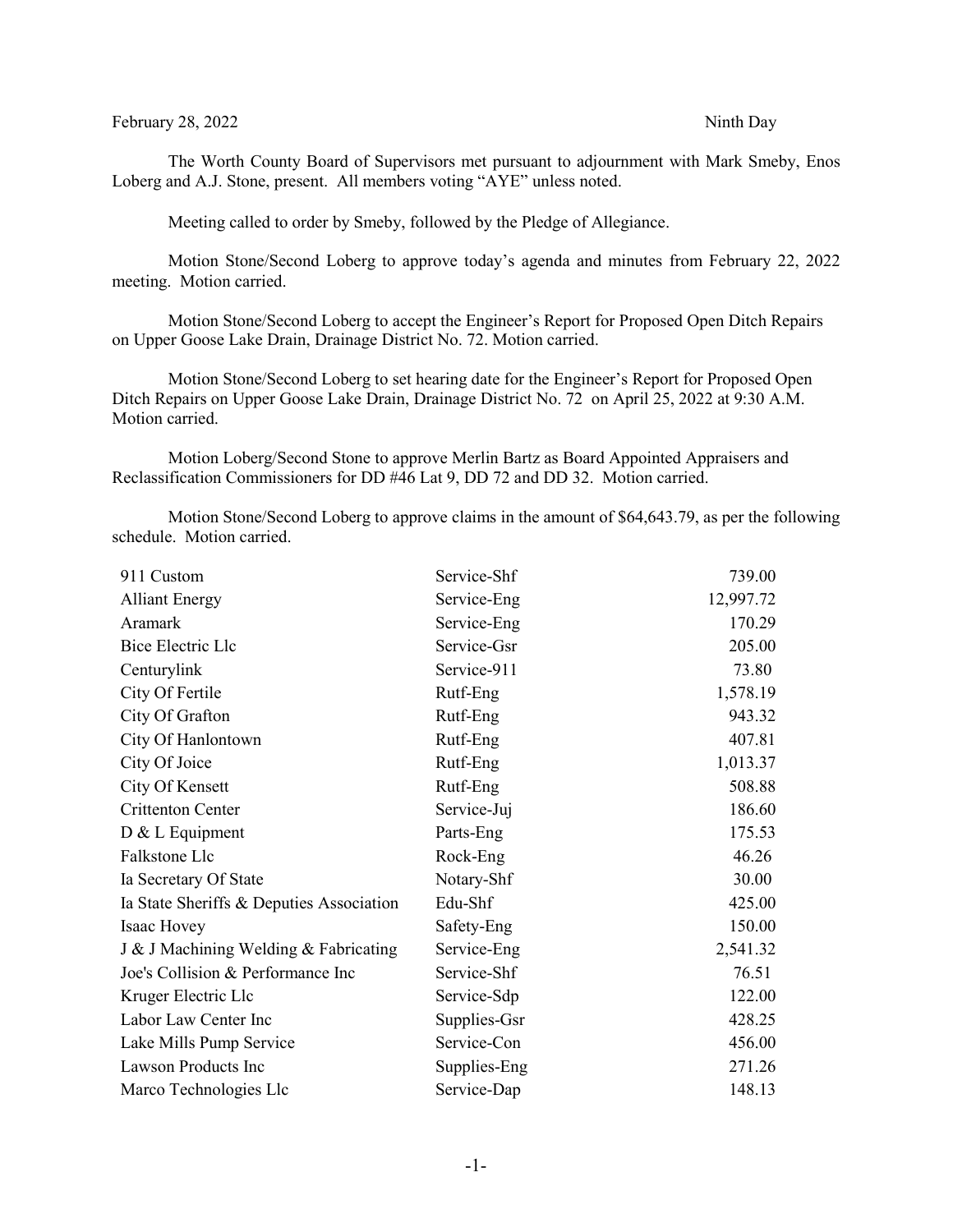| Mediacom                    | Service-Gsr        | 264.90      |
|-----------------------------|--------------------|-------------|
| Napa Auto Parts             | Parts-Eng          | 9.27        |
| Peopleservice Inc           | Service Wat & Wwt  | 17,063.00   |
| Plunkett's Pest Control Inc | Service-Gsr        | 54.08       |
| <b>Safety Solutions</b>     | Service-Eng        | 500.00      |
| Scp                         | Supplies-Eng       | 345.00      |
| Thomas Reid                 | Reimb-Vaf          | 659.80      |
| <b>Trading Post</b>         | Supplies-Eng       | 130.10      |
| Vanguard Appraisals Inc     | Service-Asr        | 21,810.60   |
| Worth County Engineer       | Fuel-Ema           | 112.80      |
|                             | <b>Grand Total</b> | 64, 643. 79 |

Motion Loberg/Second Stone to approve salary change to \$21.70/hour for Rick Anderson as submitted by the sheriff. Motion carried.

Motion Stone/Second Loberg to approve the Class C Liquor License for the Diamond Jo Worth, LLC. Motion carried.

Motion Stone/Second Loberg to acknowledge and place on file the manure managment plan for CJ Pork, LLP for Norske 3 facility #69958 and Summit Pork III LLP for E & F Site facility #63402. Motion carried.

Motion Loberg/Second Stone to adopt a resolution for acceptance of merger of Worth County into the Iowa Finance Authority Certification of the NIACOG Housing Trust Fund as a Funded Housing Trust Fund. Roll call: Stone-aye; Loberg-aye; Smeby-aye. Motion carried.

## **RESOLUTION 2022.02.28 ACCEPTANCE OF MERGER OF WORTH COUNTY INTO THE IOWA FINANCE AUTHORITY CERTIFICATION OF THE NIACOG HOUSING TRUST FUND AS A FUNDED HOUSING TRUST FUND**

WHEREAS, the NIACOG Housing Trust Fund, Inc. (NIACOG HTF) is an established Local Housing Trust Fund (LHTF) serving Cerro Gordo and Floyd Counties; and,

WHEREAS, Homeward Inc. will no longer serve as an established LHTF for Franklin, Hancock, Kossuth, Mitchell, Winnebago, and Worth Counties upon completion of the 2022 funding year; and

WHEREAS, creating a joined Local Housing Trust Fund (LHTF) that is certified by the Iowa Finance Authority to receive funding, would permit NIACOG HTF to assist families under the State Housing Trust Fund for the entire 8-county region; and

WHEREAS, beginning January of 2023 the State Housing Trust Fund dollars will be administered by the NIACOG HTF under the direction its Board of Directors, and NIACOG staff will provide day-to-day management that target the needs of the residents of respective counties;

NOW THEREFORE BE IT RESOLVED THAT the Board of Supervisors of Worth County hereby agree to the merger with NIACOG HTF and their existing certification as an Iowa Finance Authority funded agency, as related to the State Housing Trust Fund,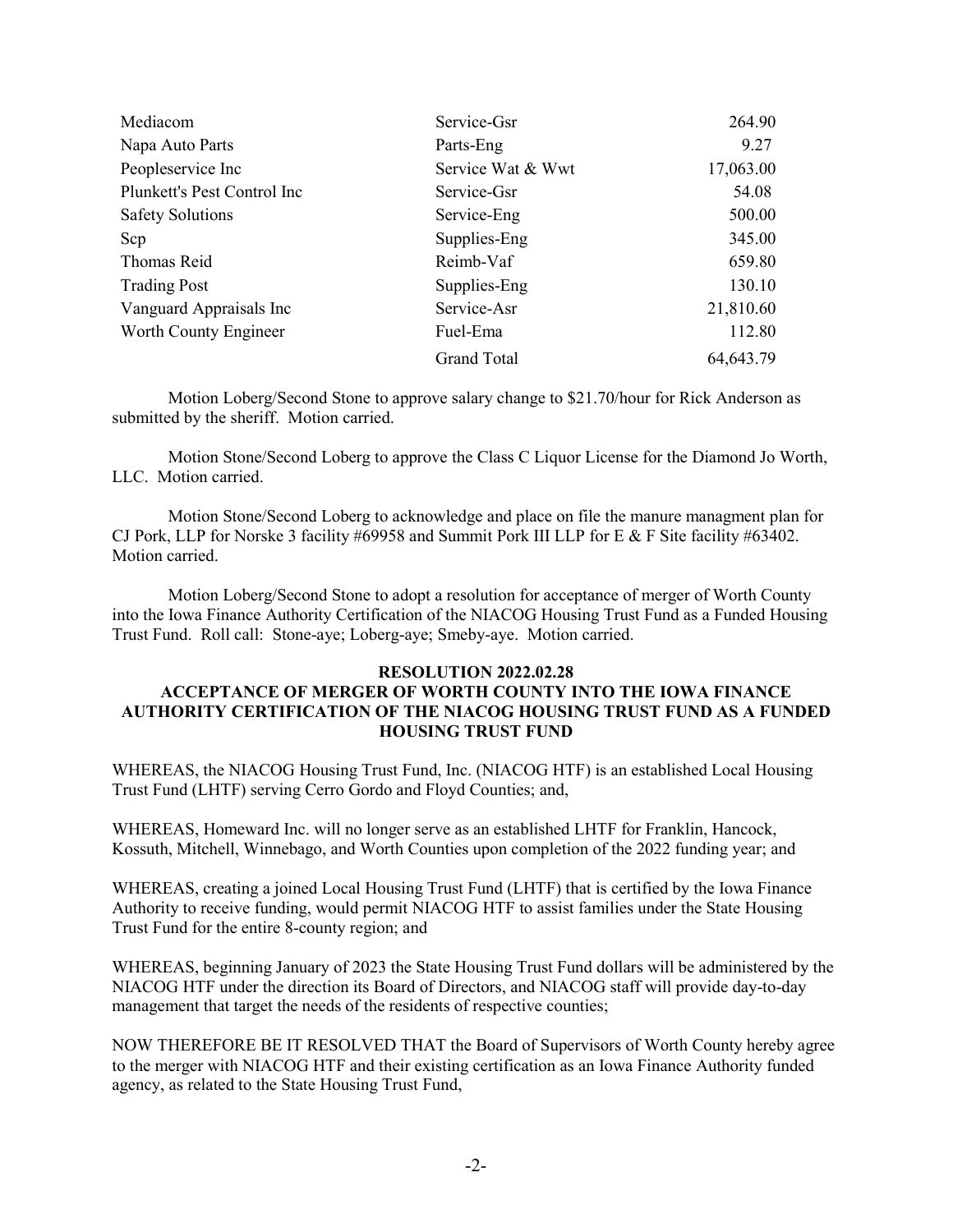Signed this 28TH day of February, 2022.

Mark Smeby, Chairperson Worth County Board of Supervisors

Attest: Jacki A. Backhaus, Worth County Auditor

Motion Stone/Second Loberg to adopt a resolution to approve the ISAC Group Benefits Program 28E Agreement. Roll call: Stone-aye; Loberg-aye; Smeby-aye. Motion carried.

# **RESOLUTION 2022.02.28.02 To Approve the ISAC Group Benefits Program 28E Agreement**

**WHEREAS,** the Iowa State Association of Counties (ISAC) Group Benefits Program, a Chapter 28E organization, has adopted a 28E Agreement for its group health and related benefits program, for the purpose of providing group health and related benefits for employees of participating entities.

**WHEREAS,** the County of Worth desires to adopt the 28E Agreement for health and related benefits for eligible employees.

**NOW, THEREFORE, BE IT RESOLVED** by the Worth County Board of Supervisors that the County desires to adopt the 28E Agreement for the ISAC Group Benefits Program;

Approved by the Worth County Board of Supervisors on February 28, 2022.

Mark Smeby, Board Chairperson

ATTEST: Jacki A. Backhaus, Worth County Auditor

Motion Stone/Second Loberg to adopt a resolution to cancel automatic renewal of operation and maintenance agreement with PeopleService, Inc. Roll call: Stone-aye; Loberg-aye; Smeby-aye. Motion carried.

## **RESOLUTION 2022.02.28.03 WORTH COUNTY Resolution to Cancel Automatic Renewal**

# A RESOLUTION OF THE BOARD OF SUPERVISORS OF WORTH COUNTY IOWA TO CANCEL AUTOMATIC RENEWAL OF OPERATION AND MAINTENANCE AGREEMENT

WHEREAS, Worth County, Iowa (the "Owner"), whose address is 1000 Central Avenue, Northwood, Iowa 50459 and PEOPLESERVICE, INC., and its successors and assigns ("PeopleService"), whose address is 209 South 19<sup>th</sup> Street, Suite 555, Omaha, Nebraska 68102-1758 entered into an Operation and Maintenance Agreement (the "Agreement") dated as of 12/27/2011 and renewed on 06/05/2017. WHEREAS, pursuant to the terms in Article V of the Agreement, this Agreement shall remain in full force and effect until June 30, 2022.

WHEREAS, the Agreement shall automatically renew for successive terms of one (1) year each unless written notice of cancellation is given by either party to the other no less than ninety (90) days prior to the date of expiration.

NOW THEREFORE BE IT RESOLVED, that the Owner shall exercise its right to cancel the automatic renewal pursuant to the terms in Article V of the Agreement, effective June 30, 2022. The Auditor is here